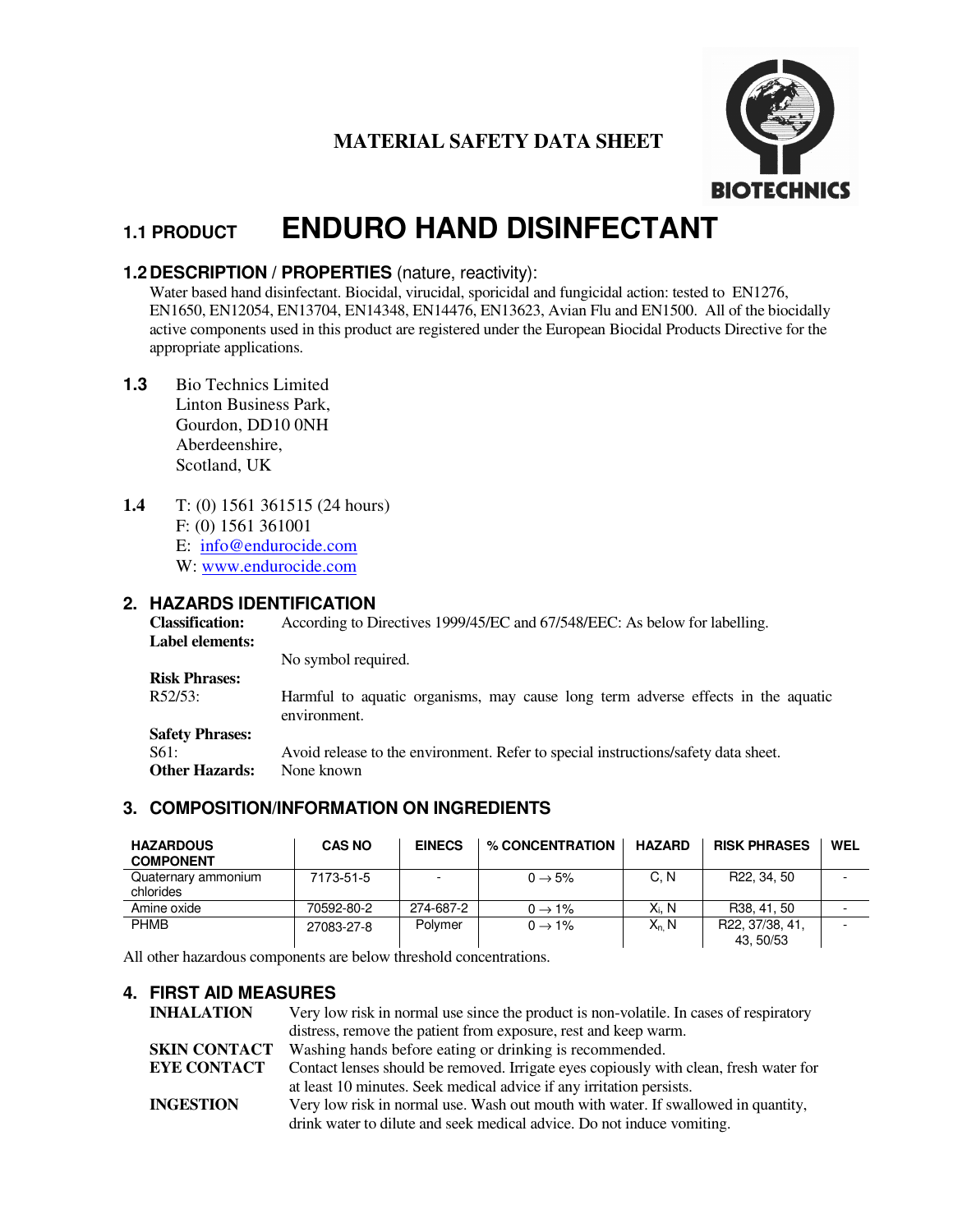## **5. FIRE FIGHTING MEASURES**

**Suitable extinguishing media:** 

Since the product is not flammable, if involved in a fire, use extinguishing media appropriate to the source of the fire.

**Special Hazards:** None known

#### **Advice for fire fighters:**

Wear self-contained breathing apparatus. Wear protective clothing.

## **6. ACCIDENTAL RELEASE MEASURES**

**Personal Precautions, protective equipment and emergency procedures:**  Not normally required.

#### **Environmental Precautions:**

 Product is not an environmental hazard in normal circumstances of use. Small quantities may be disposed of by dilution.

#### **Methods and material for containment and cleaning up:**

Pick up significant spillages with appropriate absorbent material e.g. cloths, absorbent pads, sand, and place in a sealed container for disposal. Rinse down traces with water.

## **7. HANDLING AND STORAGE**

#### **Precautions for safe handling:**

No specific handling precautions necessary. When possible, washing of hands before eating or drinking is recommended as good practice.

#### **Conditions for safe storage:**

May be stored for periods over 24 months in sealed original containers as supplied. Store in a cool dry area. Protect from contamination. Protect from frost.

## **8. EXPOSURE CONTROLS / PERSONAL PROTECTION**

| <b>Component Exposure Limits:</b> |                     | None listed                                            |
|-----------------------------------|---------------------|--------------------------------------------------------|
| <b>Reference:</b>                 |                     | HSE Guidance Note EH40 2007: Workplace Exposure Limits |
|                                   |                     | 2007.                                                  |
| <b>Exposure Controls:</b>         |                     | Provide eyewash station when handling liquid in bulk.  |
| <b>Personal Protection:</b>       | <b>Respiratory:</b> | Not normally required.                                 |
|                                   | Hand:               | May be used as a hand disinfectant.                    |
|                                   | <b>Eves:</b>        | Not required in normal use of the product.             |
|                                   | Skin:               | Not recommended for use on broken skin or open wounds. |

## **9. PHYSICAL AND CHEMICAL PROPERTIES**

| Appearance                         |                | Clear colourless to pale yellow liquid.       |
|------------------------------------|----------------|-----------------------------------------------|
| <b>Odour</b>                       |                | Faint                                         |
| pH value                           |                | Approximately 4.0 to 7.0, liquid as supplied. |
| Boiling point/boiling range        |                | As water.                                     |
| Flash point                        |                | None measurable                               |
| Flammability (solid/gas)           |                | Non-flammable                                 |
| <b>Explosive properties</b>        |                | None known                                    |
| Oxidising properties               | $\ddot{\cdot}$ | None                                          |
| Vapour pressure at $20^{\circ}$ C  |                | As water                                      |
| Specific Gravity at $20^{\circ}$ C | $\ddot{\cdot}$ | Not applicable                                |
| Solubility in water                |                | Soluble.                                      |
| Partition coefficient              | ٠              | Not measured – mixture.                       |
| (n-octanol/water)                  |                |                                               |
| Viscosity mPas                     |                | <10                                           |
| Vapour density                     |                | As water.                                     |
| Evaporation rate                   |                | As water.                                     |
| Other                              |                |                                               |
|                                    |                |                                               |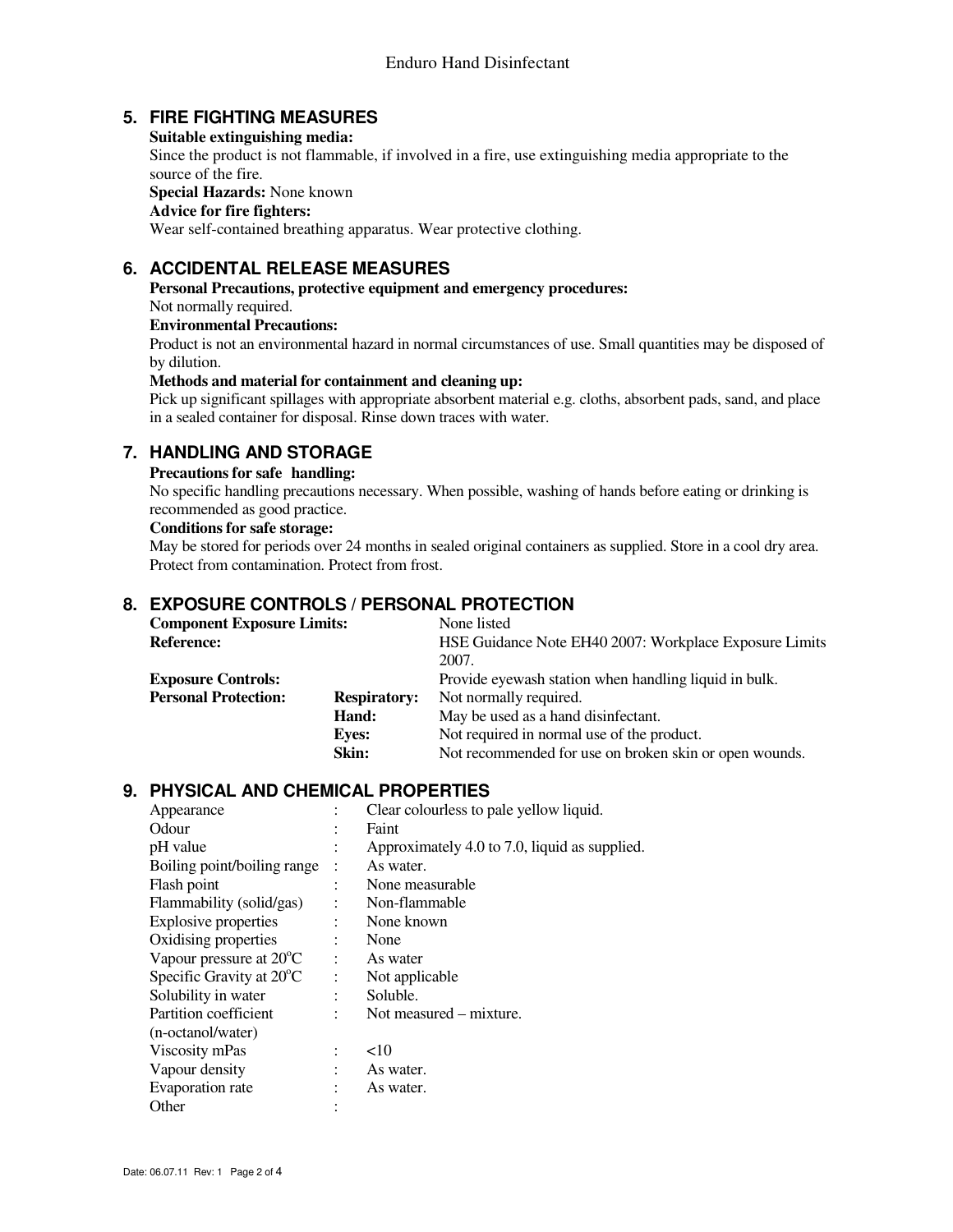## **10. STABILITY AND REACTIVITY**

| <b>Reactivity:</b>                         | Low                                                      |
|--------------------------------------------|----------------------------------------------------------|
| <b>Chemical stability:</b>                 | Stable.                                                  |
| <b>Possibility of hazardous reactions:</b> | None with proper storage and handling.                   |
| <b>Conditions to avoid:</b>                | Extremes of temperature.                                 |
| Incompatible materials:                    | Strong oxidising agents may render the product inactive. |
| <b>Hazardous decomposition products:</b>   | No specific hazardous decomposition products known.      |

## **11. TOXICOLOGICAL INFORMATION**

| <b>Acute Health Effects:</b>   |                                                                               |
|--------------------------------|-------------------------------------------------------------------------------|
| <b>Respiratory:</b>            | Low risk                                                                      |
| Skin:                          | Hand disinfectants may cause some local irritation for sensitive individuals. |
| <b>Eves:</b>                   | May cause irritation.                                                         |
| <b>Ingestion:</b>              | Low risk.                                                                     |
| <b>Sensitisation:</b>          | Not considered to be a sensitiser.                                            |
| <b>Repeated dose toxicity:</b> | Not determined.                                                               |
| <b>CMR</b> effects.            | None known.                                                                   |

## **12. ECOLOGICAL INFORMATION**

**Toxicity:** Not considered to be an environmental hazard in normal usage, but large volumes must be disposed of as hazardous waste. Keep away from the aquatic environment.

Persistence and degradability: The liquid degrades rapidly in the environment once diluted.

**Bioaccumulation potential:** No bioaccumulation is expected. The liquid is degradable and water-soluble **Mobility in soil:** Expected to adsorb strongly.

**PTB and vPvB assessment:** Very low risk

 **Other adverse effects:** None

#### **13. DISPOSAL CONSIDERATION**

**Disposal methods:** Dispose of bulk liquid as hazardous liquid waste according to local regulations. Small volumes such as are used for hand disinfection may be diluted to drain.

## **14. TRANSPORT INFORMATION**

| Not classified as hazardous for transport. |                                                 |  |
|--------------------------------------------|-------------------------------------------------|--|
| UN No.                                     | N/A                                             |  |
| <b>Class:</b>                              | Not regulated under ADR, RID, ADN, IMDG or ICAO |  |
| <b>Proper shipping name:</b>               | N/A                                             |  |
| <b>Packing Group:</b>                      | N/A                                             |  |
| <b>Environmental hazards:</b>              | Not a marine pollutant.                         |  |
| Other:                                     | None                                            |  |

## **15. REGULATORY INFORMATION**

| <b>Regulatory Information:</b>        |                                                              |
|---------------------------------------|--------------------------------------------------------------|
| <b>UK Regulatory References:</b>      | The Chemicals (Hazard Information and Packaging for Supply)  |
|                                       | Regulations 2009.                                            |
|                                       | EH40/2007: Workplace Exposure Limits 2007.                   |
| <b>EC Directives and Regulations:</b> | Directive 1999/45/EC and Directive 67/548/EEC as modified by |
|                                       | Regulation (EC) No. 1907/2006, Regulation (EC) No 1272/2008  |
|                                       | and Regulation (EU) No 453/2010                              |